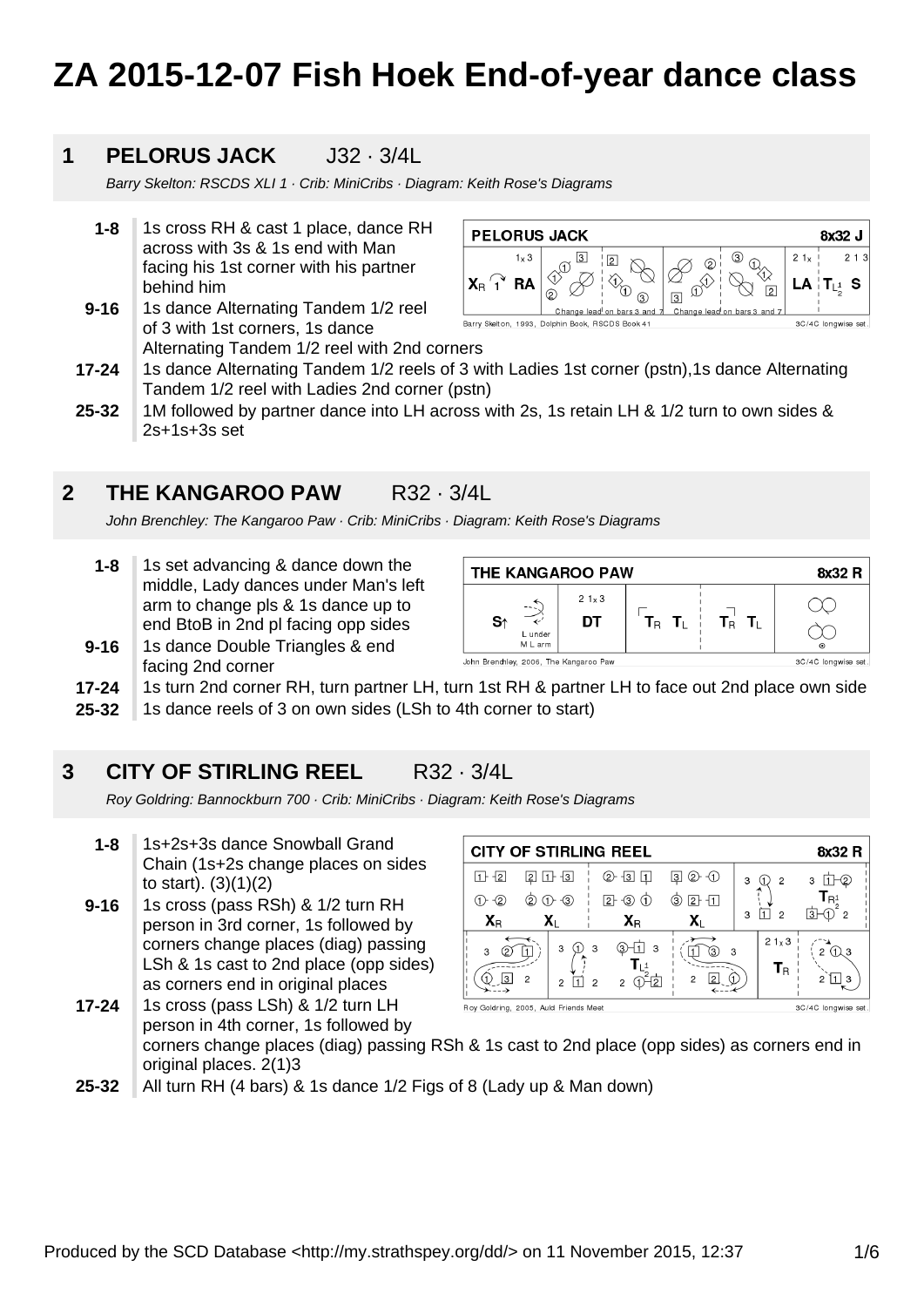### **4 THE DREAM CATCHER** S96 · 4S

Eileen Orr: RSCDS XLV 9 · Crib: MiniCribs · Diagram: Keith Rose's Diagrams

- **1-8** All circle 8H round & back
- **9-16** 1s+3s dance the Swirl: Turn partner RH into Allemande hold & dance LSh round other couple 1/2 way, dance LH across & swirl to face side couples (BtoB with ptnr & Lady facing Man)
- **17-24** All dance reels of 4 across
- **25-32** All set & dancing couples dance out between side couples, cross & cast to change places RH with partner back into places
- **33-40** All set & advance with partners, retire diagonally with corners & set
- **41-48** 1L+4M dance R&L with 3L+2M (on diagonal)
- **49-56** 1M+2L dance R&L with 3M+4L (other diagonal)
- **57-64** All set with corners, Adv+Ret with partners & set
- **65-88** 2s & 4s repeat bars 9-32
- **89-96** All circle 8H round & back



### **5 POLHARROW BURN** R32 · 5/5L

Hugh Foss: Magazine Dances 2005-2009 · Crib: MiniCribs · Diagram: Keith Rose's Diagrams

**POLHARROW BURN** 

 $\overline{2}$ A

 $\overline{432}$ 

 $\mathbf{L}$  $\overline{2}$ 

Hugh Foss, 1967, Glendarroch S D Sheets, www.dancearchives.co.uk

 $4\sqrt{3}$ 

 $\overline{4}$  $\sqrt{3}$ 

 $\overline{5}$  1  $\overline{2}$ 

 $13$ 

 $\mathsf{X}^{\bigcap}$ 

 $\overline{6}$  1 4

- **1-8** 1s & 3s cross RH, cast 1 place & dance 1/2 Fig of 8 round couple above them
- **9-16** 1s & 3s turn RH then LH (long turns) to face 1st corners **while** 2s & 5s 1/2 turn RH & chase clockwise to other end of set
- **17-24** 1s & 3s dance 1/2 Reels of 4 with 1st corners then 2nd corners
- **25-32** 1s & 3s dance 1/2 Reel of 4 with 3rd corner, turn partner LH & cast down 1 place own sides. 2 4 1 5 3

#### **6 BEST SET IN THE HALL J32 · 3/4L**

Helen Greenwood: RSCDS XLVI 7 · Crib: MiniCribs · Diagram: Keith Rose's Diagrams

**1-8** 1s set & 1L followed by partner casts below 3s, 1L crosses & casts up to face her 1st corner **while** 1M dances up the middle to face 1st corner



5 Couples  $\overline{13}$ 

 $\mathsf{T}_\mathsf{B}$   $\mathsf{T}_\mathsf{L}$ 

 $\overline{4}$  1  $\odot$ 

 $930$ 

- **9-12** 1s set to 1st corners & dance RSh round each other into 3rd corner (pstn) **while** 1st corners dance in & turn right about to face their original position
- **13-16** 1s+1st crnr person set & 1st crnr persons dance RSh round each other into diag opp crnrs **while** 1s dance in & pivot to right to face 2nd crnrs
- **17-24** 1s repeat bars 9-16 with 2nd corners & end passing RSh to 2nd place opposite sides. (3)(1)(2)
- **25-32** 2s+1s+3s chase clockwise 1/2 way & turn partners RH

5x32 R

 $1<sub>3</sub>$ 

T<sub>1</sub>

5C/5C longwise set

 $\overline{25}$ 

 $\mathbf{X}_\text{R}$ 

 $\overline{5}$  3  $\overline{4}$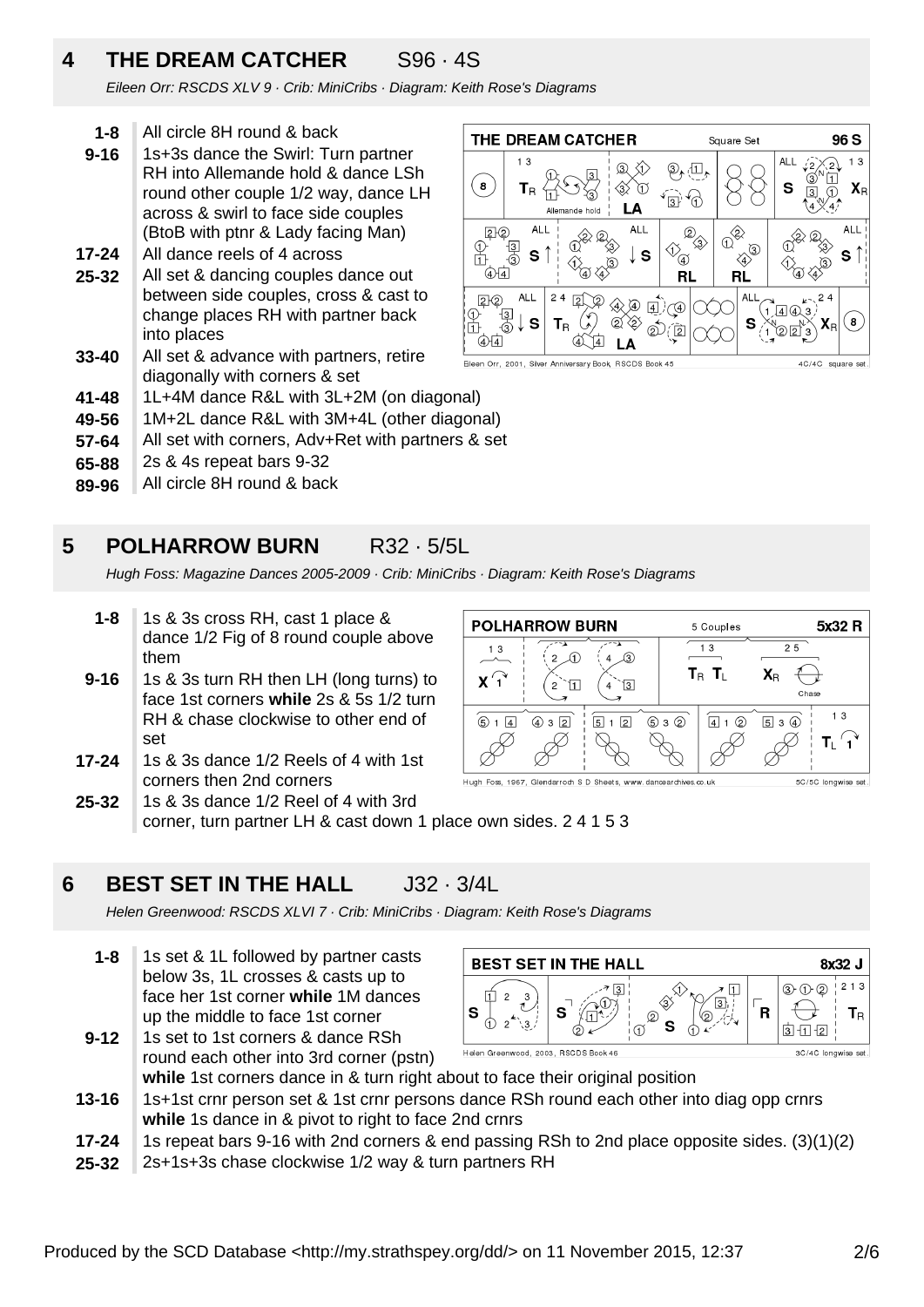### **7 NEVER AT SEA** R48 · 6/6L

J C Haddow · Crib: MiniCribs · Diagram: Keith Rose's Diagrams

4s & 5s & 6s start on opp sides

- **1-8** 1s cross RH & cast to 2nd place, cross LH & cast to 3rd place **while** 6s cross RH & cast to 5th place, cross LH & cast to 4th place
- **9-16** 1M+6L Prom hold dance reel of 3 with 4s (pass 4M LSh to start) **while** 6M+1L dance reel of 3 with 3s (pass 3M LSh) end 1s in 3rd place side by side facing up & 6s in 4th place facing down ready for:..



- **17-24** 1s & 6s dance reflection reels on sides dancing up/down between 3s/4s to start
- **25-32** 1s+6s dance R&L ending with 1s facing up & 6s facing down
- **33-36** End couples cross RH **while** cple in 2nd+3rd pl also cple in 4th+5th pl dance 1/2 RH across & all (1st+2ndpl, 3rd+4thpl, 5th+6thpl) change pl LH on side
- **37-40** Repeat bars 33-36
- **40-44** Repeat bars 33-36
- **45-48** All turn partners RH 5 4 6(1)(3)(2)

Dance 3 times to end  $6\ 5\ 4(3)(2)(1)$  or 6 times to end 1 2 3(4  $)(5)(6)$ 

#### **8 THE ROAD TO MCGREGOR** S32 · 4/4L

Andrew Hodgson · Diagram: Keith Rose's Diagrams

| THE ROAD TO MCGREGOR<br>4x32 S              |                                    |                         |                                                  |                                                                                       |      |  |  |
|---------------------------------------------|------------------------------------|-------------------------|--------------------------------------------------|---------------------------------------------------------------------------------------|------|--|--|
| 13                                          |                                    | 13                      |                                                  | $\langle 3 \rangle$<br>$\langle 1 \rangle$ $\langle 2 \rangle$<br>$\langle 4 \rangle$ |      |  |  |
| Т <sub>в</sub><br>$\overline{N}$            | N                                  | $\mathsf{T}_\mathsf{B}$ | ②<br>(1)                                         | $\left( 4 \right)$<br>$\circled{3}$                                                   |      |  |  |
| 12 34                                       | 13                                 |                         | $\mathbf{D} \oplus \mathbf{D} \oplus \mathbf{D}$ | 3 <sub>1</sub>                                                                        | 2341 |  |  |
| <b>S</b> & LINK                             | $\mathbf{T}_{\Diamond }\mathbf{S}$ |                         |                                                  | $T_{\rm R_{4}^{3}}$                                                                   |      |  |  |
| Andrew Hodgson, 2013<br>4C/4C longwise set. |                                    |                         |                                                  |                                                                                       |      |  |  |

### **REFRESHMENT BREAK**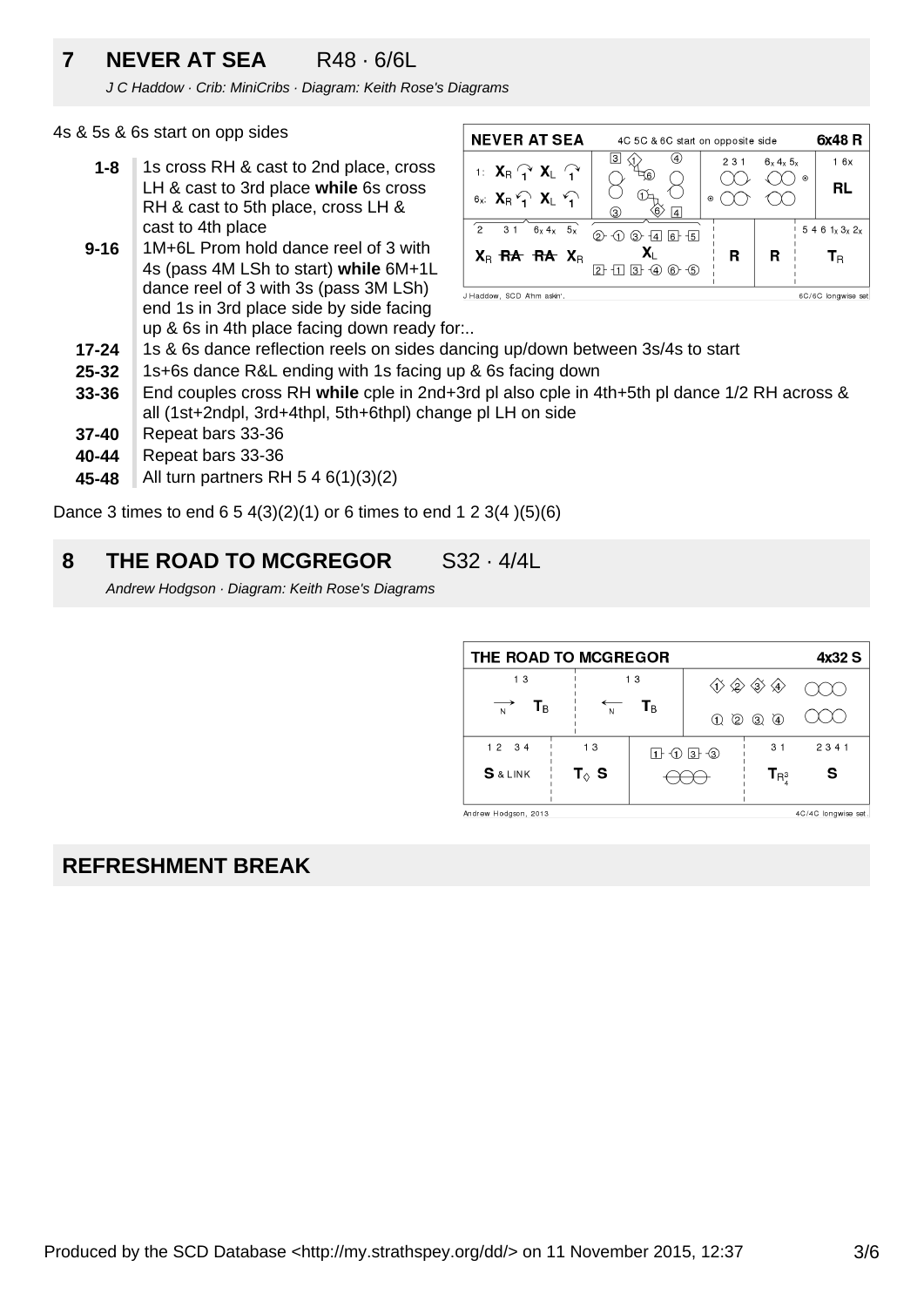### **9 CATCH THE WIND** R32 · 3/4L

Romaine Butterfield: RSCDS XLV 5 · Crib: MiniCribs · Diagram: Keith Rose's Diagrams

- **1-8** 1s set, cast 1 place & dance 1/2 Fig of 8 round 2s
- **9-16** 1s set twice with 1L turning to face out, 1L followed by partner casts up & dances down the middle 1L to face 3M **while** 1M faces 2M



- **17-24** 1s RSh reels of 3 across (1M with 2s & 1L with 3s)
- **25-32** 1L followed by partner dances down cast up round 3M & crosses to end in 2nd place on own sides, 1s turn RH (4 bars)

### **10 GOTHENBURG'S WELCOME** J32 · 3/4L

Bobby Munro: RSCDS XXXVII 3 · Crib: MiniCribs · Diagram: Keith Rose's Diagrams

- **1-4** 1s cast 1 place & set advancing to 1st corner
- **5-16** 1s Dance to Each Corner & Set: **5- 6** 1s change places with 1st corners passing RSh & 1st corners pass RSh with a 1/4 turn to right in centre to face 2nd corners (as 2nd corners set), **7- 8** Original 1st crnrs change places with 2nd crnrs passing RSh & 2nd crnrs pass RSh with a 1/4 turn to right to face 1s in 3rd crnr (pstn) as 1s set **9-10** Original 2nd corners change places with 1s passing RSh & 1s pass



RSh with a 1/4 turn to right to face 2nd corner (pstn) as orig 1st corners set **11-16** Repeat this Fig once more until 1s end in centre facing 3rd corner positions with 3s & 2s in 1st & 3rd places opposite sides

- **17-24** 1s dance 1/2 diagonal Reel of 4 with 3rd corner & 1/2 diagonal Reel with 4th corners
- **25-32** 1s dance RH hands across (L with 2s & M with 3s) & 2s+1s+3s turn RH

### **11 THE DEIL AMANG THE TAILORS** R32 · 3/4L

RSCDS XIV 7 · Crib: MiniCribs · Diagram: Keith Rose's Diagrams

- **1-8** 1s+2s set & dance RH across 1/2 way, set & dance LH across 1/2 way back to place
- **9-16** 1s lead down the middle & back to top
- **17-24** 1s+2s dance Allemande
- **25-32** 2s+1s+3s circle 6H round & back

| THE DEIL AMANG THE TAILORS<br>8x32 R |                     |  |                |       |  |
|--------------------------------------|---------------------|--|----------------|-------|--|
| 12                                   | 2x1x                |  | 1 <sub>2</sub> | 2 1 3 |  |
| S RA                                 | S <del>LA</del>     |  | А              | 6     |  |
| Davies Collection, RSCDS Book 14     | 3C/4C longwise set. |  |                |       |  |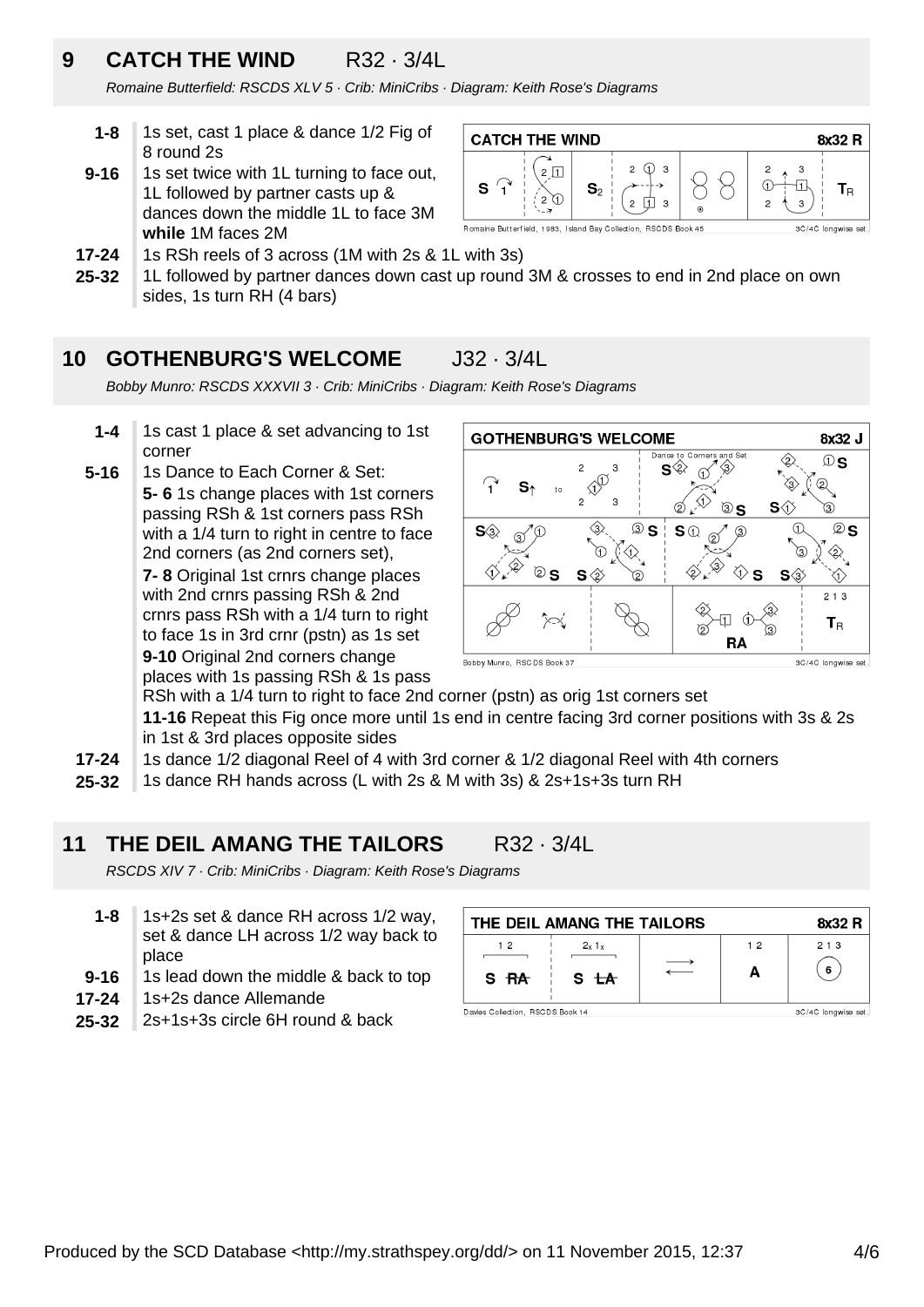## **12 THE BYRON STRATHSPEY** S32 · 3/3L

John Drewry: Deeside Book Part 2 · Crib: MiniCribs · Diagram: Keith Rose's Diagrams

- **1-8** All petronella turn into the centre & set to partner, turn 2H 1.1/4 times back to places
- **9-16** 1s+2L & 3s+2M dance RH across, 2s pass RSh & dance LH across with other couple



- **17-24** 2s in prom hold dance reel of 3 with 1s passing 1L RSh, end 2s in centre at top
- **25-32** 2s+1s+3s dance Allemande

### **13 THE CRANBERRY TART J32 · 3/4L**

Terry Glasspool: Dances from the Seven Year Itch · Crib: MiniCribs · Diagram: Keith Rose's Diagrams

- **1-8** 1M sets & casts 1 place, sets & petronella turns between 3s facing up **while** 1L stands for 2 bars then sets, casts 1 place & sets
- **9-16** 1M sets in line with 3s & all 3 Adv+Ret then 1M advances to partner **while** 1L petronella turns between 2s & sets in line with 2s then all 3 Adv+Ret

| THE CRANBERRY TART<br>8x32 J                       |   |  |   |                                      |   |       |
|----------------------------------------------------|---|--|---|--------------------------------------|---|-------|
| l1 I :                                             | S |  | s |                                      | っ | 2 1 3 |
|                                                    |   |  |   | $\mathbf{I}_{\Diamond}$<br>· S<br>'n |   |       |
| $\circ$ S $\uparrow$ S T <sub>0</sub>              |   |  |   |                                      |   |       |
|                                                    |   |  |   | s                                    |   |       |
| 3C/4C longwise set<br>Terry Glasspool, 7 Year Itch |   |  |   |                                      |   |       |

- **17-24** 1L followed by partner dances reel of 3 across with 2s (RSh to 2L) to end in 2nd place own sides
- **25-32** 1s dance RSh reels of 3 on sides giving RSh to 3s

### **14 LAND OF THE HEATHER HILLS** S32 · 4/4L

Barry Priddey: Capercaillie Book · Crib: MiniCribs · Diagram: Keith Rose's Diagrams

### 3s & 4s start on opp sides

**1-8** 1s & 4s set, 1L followed by partner cast to dance Fig of 8 on Ladies side round 2L+3M & end diagonally facing 2M (partner behind her) **while** 4L followed by partner cast to dance Fig of 8 round 3L+2M & ends diagonally facing 3M (2s & 3s step up/down on bars 7-8)

**LAND OF THE HEATHER HILLS** 4x32 S 3C+4C cross over  $\boxed{2}$  $\mathbb{O}^{\mathbb{E}}$  $\Box \Box$  $(4)$   $(4)$  $\overline{H}$  $\Psi$ 立 む  $\bigoplus$  $\overline{\oplus} \ \overline{\oplus}$  $\phi$  $\overline{3}$  $T_{L^4_1}$  $T_{L^1}$ 1M & 4M 114 4M lead on ba  $20430 + 413x1x42$ ➁ <u>i [3]</u>  $\circledcirc$  $\bigoplus$  $\overline{\mathbb{1}}$ 国一①  $\overline{4}$   $\overline{4}$  $\mathbb{A}^{\oplus}$ 面ゆ ④一  $S X_R$  $①$  $\mathsf{T}_\mathsf{B}$  $\overline{2}$  $T_{L_x^1}$  $2141$ 1M & 4M lead on bar 1M & 4M lead on bar 3 Barry Priddey, Capercaillie Book 2

4C/4C longwise set

- **9-16** 1s+4s dance 1/2 diagonal Alternating Tandem reel of 4 with 1st corners, 1s+4s pass LSh (1/2 turning other partner LH) & dance a 1/2 Alternating Tandem reel of 4 with 2nd corners & end passing LSh (1/2 turning other partner) & face 1st corners
- **17-24** 1s+4s repeat above reels, pass LSh & 1/2 turn other partner to end singly on opposite sides (from which they started) order 2 (1) 4 (3)
- **25-32** All dance 1/2 reels of 4 on sides, 1s+4s do not pass LSh but turn 2H to (3)(1) 4 2, all set & cross RH